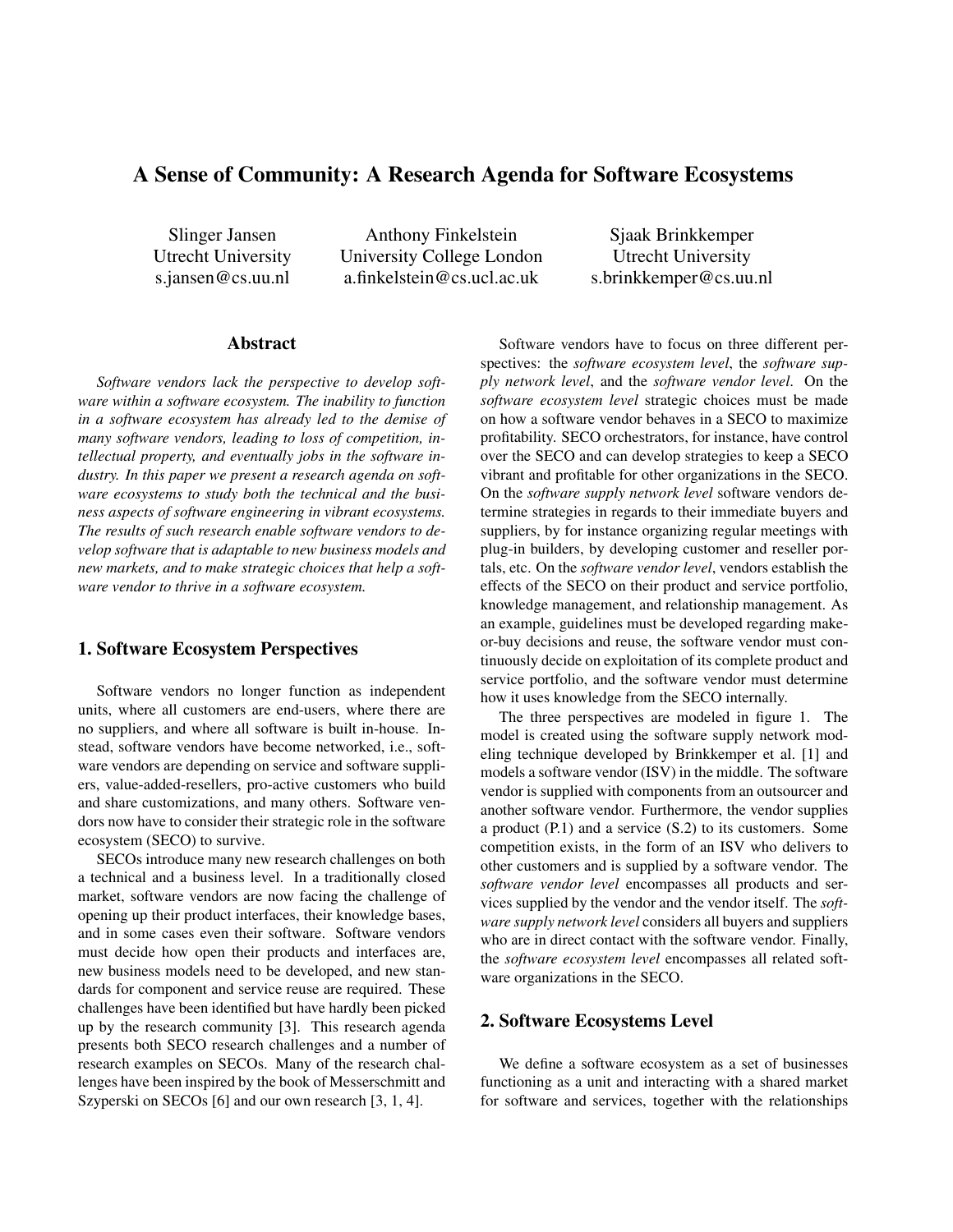

**Figure 1. Software Ecosystem Perspectives**

among them. These relationships are frequently underpinned by a common technological platform or market and operate through the exchange of information, resources and artifacts. Some examples of SECOs are the MySQL/PHP SECO, the Microsoft SECO, and the iPhone SECO. These examples can be used to establish typical characteristics of SECOs; SECOs can be contained in other SECOs, such as the Microsoft CRM SECO that is contained in the complete Microsoft SECO. Also, one might refer to the iPhone SECO with its AppStore as a closed SECO, whereas the MySQL/PHP SECO is open, since organizations have access to its source code and related knowledge bases.

SECO Challenge 1 - Characterisation and modeling of SECOs. To model SECOs formal characteristics of these SECOs need to be established. Some example characteristics are size, livelihood, the presence of standards or standards organizations, and the different roles that software vendors can take within these SECOs. As an example, Microsoft and Apple are SECO leaders and orchestrators, whereas game developers for the iPhone and its AppStore are SECO followers. The modeling challenge lies in the fact that no modeling formalisms currently exist for SECOs [1].

SECO Challenge 2 - Developing policies and strategies within SECOs for SECO orchestration. These policies determine activities, guidelines, standards, and actions that can be taken to influence the SECO. Some examples of policies are standardization efforts, certification, and common delivery channels (in the case of the AppStore example the iPhone and iPod-Touch are the sole delivery channels). Strategies include lowering prices for active SECO participants, introducing developer conferences and workshops, introducing democracy in SECOs, and developing common channels for communication, marketing and development.

SECO Challenge 3 - Determining a strategy to thrive and make profit in an SSN. Questions that arise are "Should we go open source?", "Should we deliver our products and services to small or large numbers of customers?", "Are we better at building software or at exploiting software?" The true challenge lies in the design of the business model of the software vendor. To establish a business model, software vendors require modeling techniques to model the software functionality portfolio, the software deployment context, the software supply network, and the financial model [5]. These models assist software vendors in establishing their different sales and distribution channels, their main competitors, and their potential partners.

*Example: Modeling Ecosystems -* Before steering mechanisms can be developed for a software vendor in a SECO, a modeling technique must be devised for SECOs. In this research a start is made by modeling a small SECO and its influencing factors. The model is presented to several software vendors who are active in the SECO, to validate the usefulness of the SECO models. A second step in this research will be the development of a vibrance indicator for an SECO, to enable software developers to choose whether to become active within the SECO.

*Example: Create your own Ecosystem -* A software company in the Netherlands that supplies traditional enterprise resource planning products has recently developed a design language to generate new custom solutions quickly and easily. The design language enables customers and partners of the company to develop new partial solutions and sell them in the component shop of the software company. The software vendor is changing from a SECO follower to an SECO leader. In this research we are determining what the success factors are for such a component store and what other activities are required to get participants in the SECO to start building with the design language.

## 3. Software Supply Network Level

A Software Supply Network (SSN) is a series of linked software, hardware, and service organizations cooperating to satisfy market demands [5]. At the software supply network level software vendors must consider how to deal with first-tier buyers and suppliers and in many cases even their buyers and suppliers (second-tier to n-tier). The challenges consist of strategically deciding who will belong to the groups of buyers and suppliers, governance of relationships with buyers and suppliers, and cross-organizational quality assurance.

SSN Challenge 1 - Establishing relationships in a SSN. Methods for partner contracting and relationship identification are required to further assist software vendors in establishing and developing their own SSNs. Furthermore, software vendors need to keep relationships with (potential) buyers and suppliers alive. One way to do this is by using different web portals for end-users, suppliers, and (valueadding) resellers. Other ways of doing this are by establish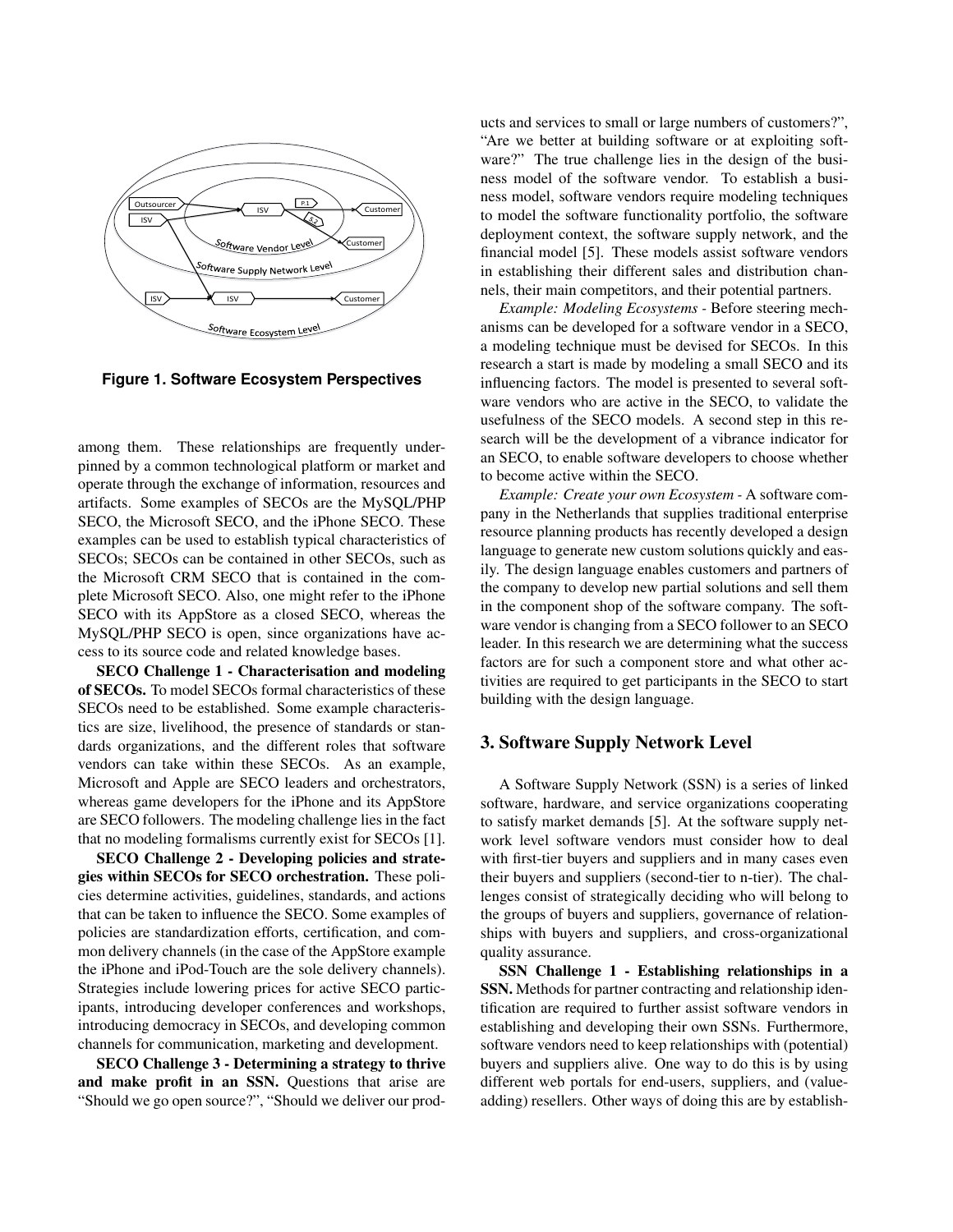ing close relationships with partners by organizing meetings, workshops, and events surrounding the technology and business opportunities. Furthermore, policies must be established on how software vendors present themselves to potential buyers and suppliers in forums, at events, through marketing channels, etc. These challenges affect the whole software vendor's organization, from marketing to support and from management to development.

SSN Challenge 2 - Release heartbeat and release timing. When considering dependencies between components developers want to have the newest software as soon as possible, so they can reuse the newest features. On the other hand end-users demand stable systems with a clear return on investment for upgrading. Research is required on factors that determine the optimal functionality release moment for software vendors and all participants in a SSN.

SSN Challenge 3 - Managing quality in the SSN. An interesting development is that software vendors require their plug-in developers to maintain certain quality levels to deserve an approved status [7]. After all, customer approval of a software product or service are dependent on the experiences with both the plug-ins and the main product or service. Several challenges are faced when establishing such guidelines, since quality standards can easily become too rigid for plug-in developers. The freedom of a plug-in developer is of course dependent on how strongly the developer is locked-in with the SECO leader.

*Example: Breaking Open the Business Model -* A traditional Dutch software company has recently released a new version of their software. Their product, a building design application, is currently monolithic and delivered on a CD-ROM to customers. The software company is presently exploring options for turning its product or parts of its product into services and components, to be sold separately. If successful, the software vendor can function as an example in its relatively traditional market.

*Example: Outsourcing Governance -* Types of development outsourcing relationships are established by the specific needs of a company. These needs depend on clarity of the concepts and requirements that must be developed, recurrence of development tasks, and size and strategic strength of buyers. In this research we attempt to develop a method for outsourcing governance, such that an organization wishing to outsource a development task can use the method to establish and govern relationships.

*Example: Leveraging the Ecosystem -* Recently a Dutch software vendor has opened up its business model, in that the software vendor has enabled partners to build components and plug-ins for their product. A study that is going to be conducted is how the knowledge infrastructure is designed to share knowledge with those partners and how interfaces are opened up to these partners. Some objects of the study are the knowledge infrastructure, the vibrance of the SECO, the interfaces and openness of the software, and the plug-in builders.

# 4. Software Vendor Level

A software vendor is an organizational entity that designs, builds, and releases software functionality within a SECO. The aim of a software vendor is to maximize profits by selling software and possibly related services. Software vendors build software functionality. Software functionality is any collection of functions that represent business value for a software end-user. Software developers are increasingly separating functionality from the method in which the functionality is distributed, i.e., software functionality is built to be run independently, to be embedded as a component, and to be published as a service. This enables software vendors to distribute their functionality through services, products, components, and libraries to different customers. The separation of functionality and distribution method enables software developers to avoid the stigma of being either a product software vendor or a service provider [2]. Furthermore, the separation allows vendors to quickly change their main distribution methods, as determined by their strategic planning in regards to the SECO. Software vendors are faced with the challenges of portfolio and product line planning, knowledge management, architecting for extensibility, and integration of development support systems across different products and services.

Software Vendor Challenge 1 - Portfolio and Product Line planning. Software vendors need to decide in which configuration new functionality will be released (release and portfolio planning) and how much this functionality is worth. Software vendors must develop a strategy for how independent product development departments develop and release their software in unison. Furthermore, software vendors must constantly reconsider their standards in regards to software reuse and make-or-buy decisions.

Software Vendor Challenge 2 - Knowledge Management. A vendor needs to decide how much information shall be shared with other participants in the SSN, how open interfaces will be, what types of software feedback will be shared within the SSN, and how software will be made available to new participants. The vendor also needs to determine how much knowledge and software from the SECO will be reused, such as open source software functionality. Software vendors must establish clear guidelines for developers on the types of software and licenses that can be reused. These guidelines can counter the pragmatic nature of software reuse [4]. Another area of knowledge management is the use of software operation knowledge, which is using software performance, usage and feedback data to support the software development and maintenance processes [9]. Current challenges in this area are mining soft-